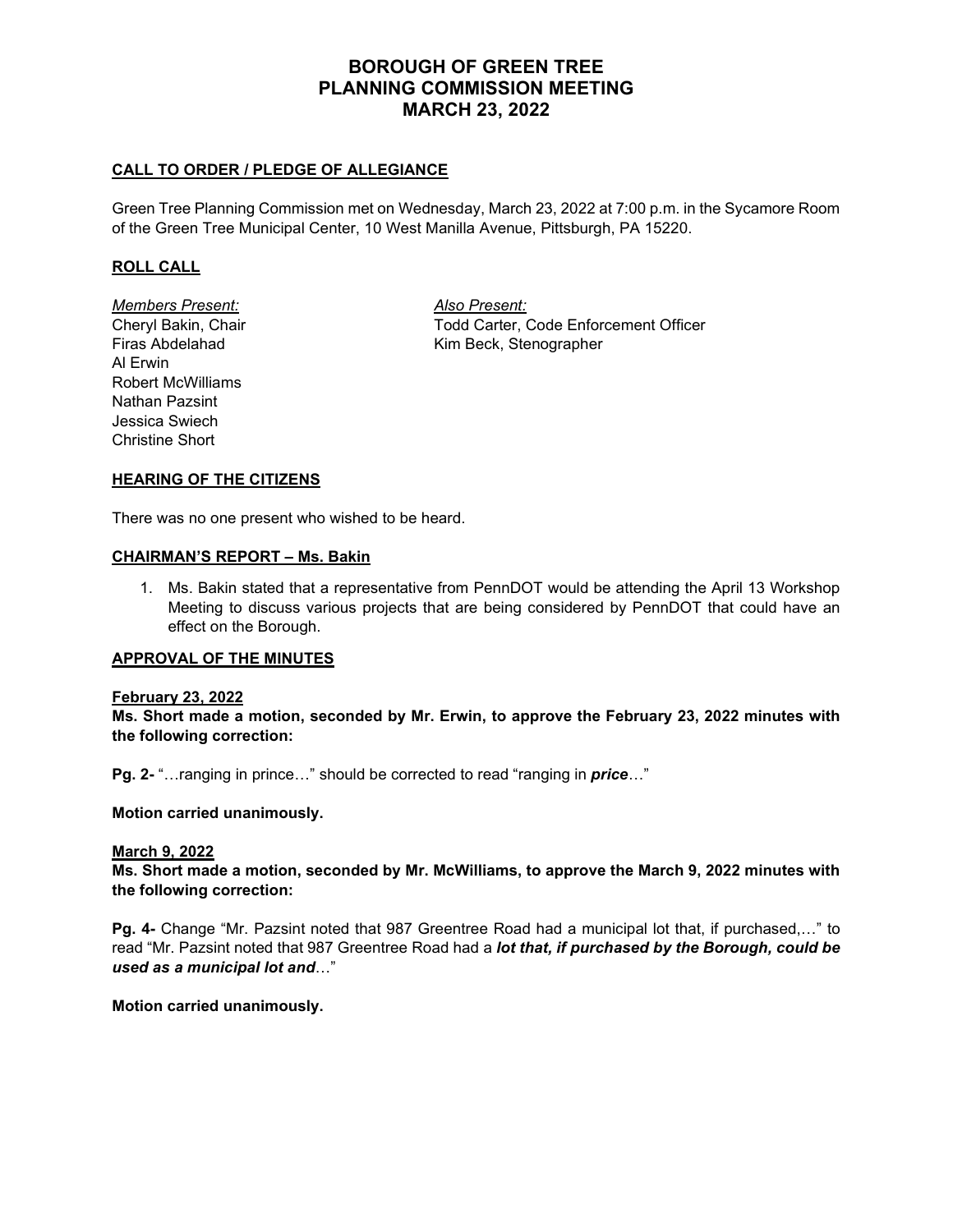## **CONTINUED DISCUSSION REGARDING ACCESSORY USES AND POTENTIAL ADDITIONS TO THE ZONING USE TABLE**

Ms. Bakin stated that she had spoken with Ms. Kate Diersen, Borough Solicitor, regarding the Zoning Use Table. Ms. Bakin said Ms. Diersen was recommending that "home-based business, no impact" be listed as an accessory use in every district. Planning Commission previously had "home-based business, no impact" listed as a permitted use in the Office Commercial and Neighborhood Commercial districts. Planning Commission agreed that "home-based business, no impact" should be listed as an accessory use in every district.

Ms. Bakin noted that Ms. Diersen believed that if Planning Commission was interested in adding any accessory uses to the Zoning Use Table, then they should be including all the accessory uses on the table, not just one. Planning Commission discussed the list of accessory uses that Mr. Abdelahad had compiled from the Zoning Code book, including some accessory uses that are currently not listed in any of the zoning districts. Mr. Abdelahad suggested that Planning Commission discuss this list with Ms. Diersen before moving forward with amending the ordinance. Ms. Bakin said that she would reach out to Ms. Diersen to discuss how Planning Commission should move forward with the Zoning Use Table. She noted that she believed the accessory uses should be included on the Use Table to make them easier for residents to identify.

## **CONTINUED REVIEW OF THE COMPREHENSIVE PLAN**

Planning Commission discussed the Comprehensive Plan surveys that had been returned to them from the previous Garden Club meeting. Several surveys referred to the lack of parking in the business district of Greentree Road, the possibility of converting some office buildings into lofts and apartments, and concerns about the I-376 ramps. Ms. Bakin noted that they would be discussing the concerns regarding the ramps with PennDOT at the next Planning Commission meeting.

Mr. Erwin stated that he and Ms. Bakin had met with Curtis Kossman of Kossman Development Company to discuss the Comprehensive Plan. He said that Mr. Kossman had given them a lot of valuable input regarding the community and the future of Green Tree. Planning Commission discussed various development ideas that were mentioned during the meeting with Mr. Kossman, including a possible selfstorage facility.

Mr. Pazsint suggested that Planning Commission consider allowing a temporary determination of use period to help bring developers into Green Tree. He stated that the traditional process of the Planning Commission re-zoning the current districts would be a prolonged process. He suggested that Green Tree could have single event hearings where applicants could propose their development ideas. If the proposed plan benefitted the Borough and its residents, then the Borough could consider granting a waiver to that specific applicant, rather than waiting for a district re-zoning to be approved. Planning Commission discussed numerous ways that the Borough could bring in new businesses. Ms. Bakin said that she would reach out to Ms. Diersen and find out if this would be an option for Green Tree to consider.

Ms. Bakin stated that Dollar Bank had a program for first time home buyers and suggested that Planning Commission consider using this resource to help entice new home buyers in the Green Tree area. Mr. Pazsint named several banks and brokers in the area who might be interested in working with the Planning Commission to host a community seminar for home buyers. Ms. Bakin said that this was a good idea for Green Tree and suggested that Planning Commission consider sponsoring a community event.

Mr. Erwin asked if Planning Commission should consider getting input from neighboring communities regarding the proposed Comprehensive Plan. Ms. Bakin said that Planning Commission should read through some of the neighboring municipalities' current Comprehensive Plans to try and gather as much